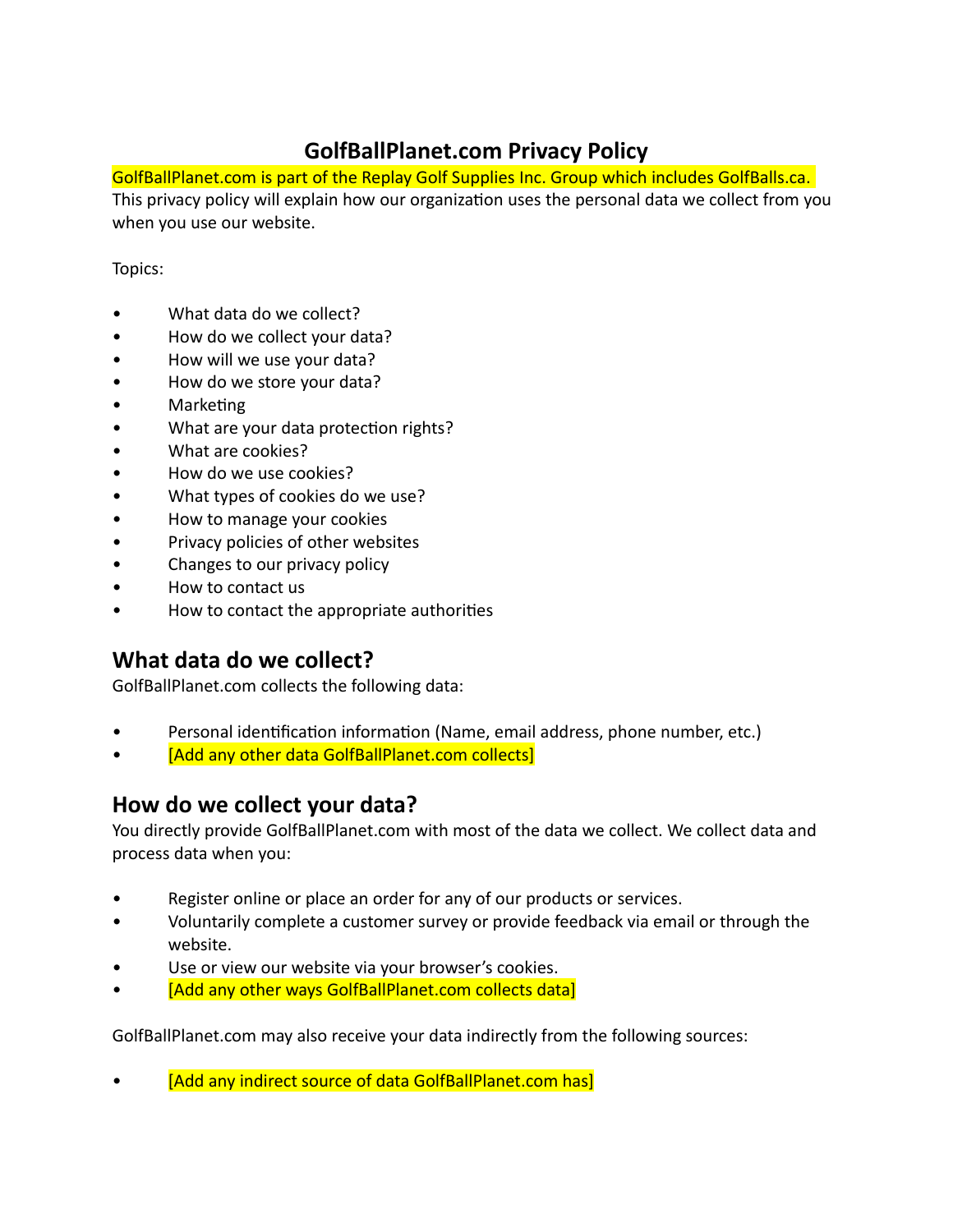## **How will we use your data?**

GolfBallPlanet.com collects your data so that we can:

- Process your order and manage your account.
- Email you with special offers on other products and services we think you might like.
- Validate your compliance with the terms and conditions.
- Improve our content and get your feedback to personalize your experience and allow us to provide you with the highest quality of service.
- Reach you, when necessary, regarding your use of our website, products services.
- Fulfill third-party offers you have accepted from us.

If you agree, GolfBallPlanet.com will share your data with our partner companies so that they may offer you their products and services.

[List organizations that will receive data]

When GolfBallPlanet.com processes your order, it may send your data to, and also use the resulting information from, credit reference agencies to prevent fraudulent purchases.

### **How do we store your data?**

GolfBallPlanet.com securely stores your data at **[enter the location and describe security** precautions taken].

GolfBallPlanet.com will keep your **[enter type of data]** for **[enter time period]**. Once this time period has expired, we will delete your data by **fenter how you delete users' data)**.

## **Marketing**

GolfBallPlanet.com would like to send you information about products and services of ours that we think you might like, as well as those of our partner companies.

List any partner companies whose products or services you may advertise, if any.

If you have agreed to receive marketing, you may always opt out at a later date.

You have the right at any time to stop GolfBallPlanet.com from contacting you for marketing purposes or giving your data to other members of the GolfBallPlanet.com Group.

If you no longer wish to be contacted for marketing purposes, please click here.

## **What are your data protection rights?**

GolfBallPlanet.com would like to make sure you are fully aware of all of your data protection rights. Every user is entitled to the following: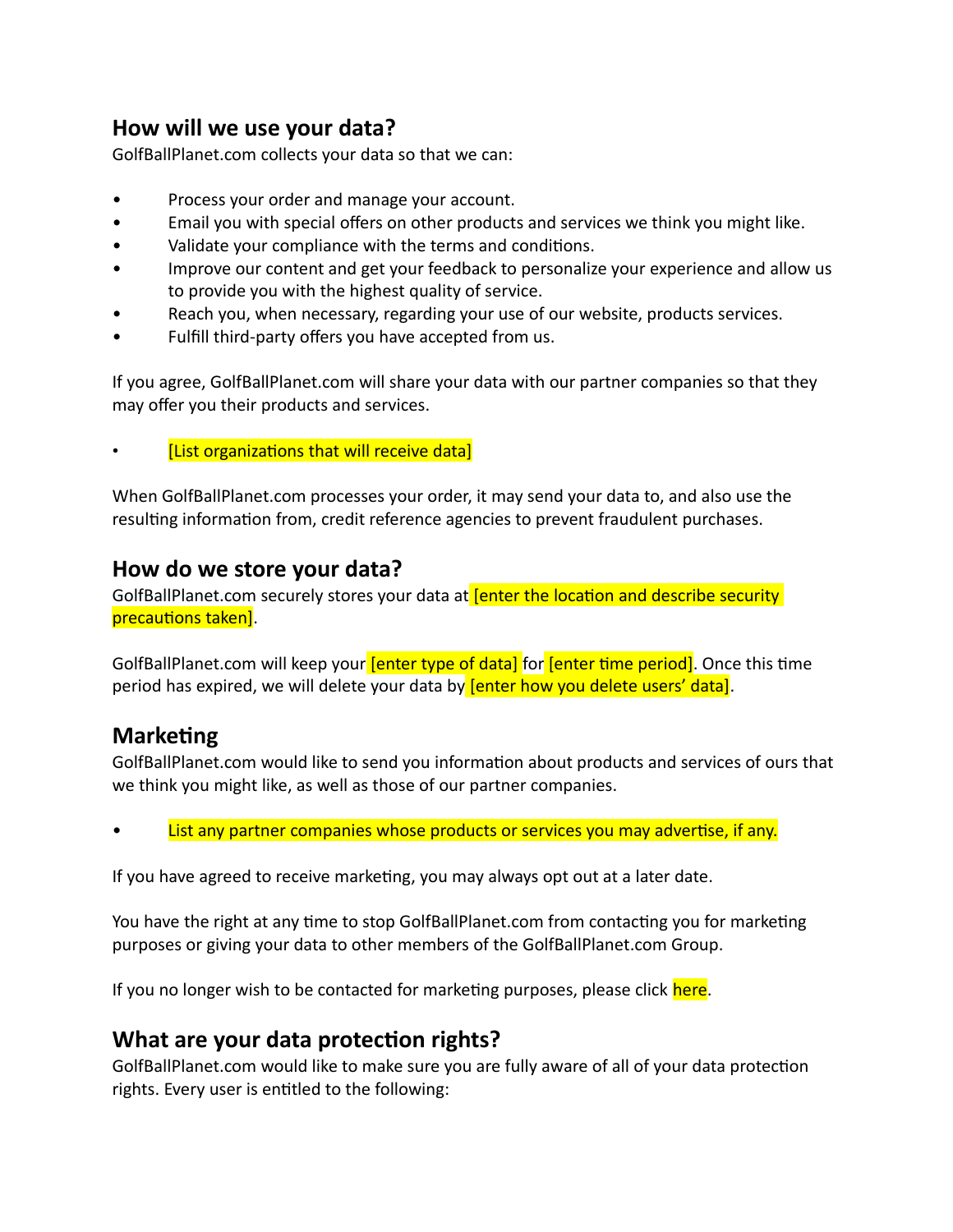**The right to access** – You have the right to request GolfBallPlanet.com for copies of your personal data. We may charge you a small fee for this service.

**The right to rectification** – You have the right to request that GolfBallPlanet.com correct any information you believe is inaccurate. You also have the right to request GolfBallPlanet.com to complete the information you believe is incomplete.

**The right to erasure** – You have the right to request that GolfBallPlanet.com erase your personal data, under certain conditions.

**The right to restrict processing** – You have the right to request that GolfBallPlanet.com restrict the processing of your personal data, under certain conditions.

**The right to object to processing** – You have the right to object to GolfBallPlanet.com's processing of your personal data, under certain conditions.

**The right to data portability** – You have the right to request that GolfBallPlanet.com transfer the data that we have collected to another organization, or directly to you, under certain conditions.

If you make a request, we have one month to respond to you. If you would like to exercise any of these rights, please contact us at our **email:** 

Call us at:

Or write to us:

## **Cookies**

Cookies are text files placed on your computer to collect standard Internet log information and visitor behavior information. When you visit our website(s), we may collect information from you automatically through cookies or similar technology

For further information, visit allaboutcookies.org.

#### How do we use cookies?

GolfBallPlanet.com uses cookies in a range of ways to improve your experience on our website, including:

- Keeping you signed in
- Understanding how you use our website
- Making it easier for you to navigate our website
- Tracking and targeting users' interests to enhance user experience of our website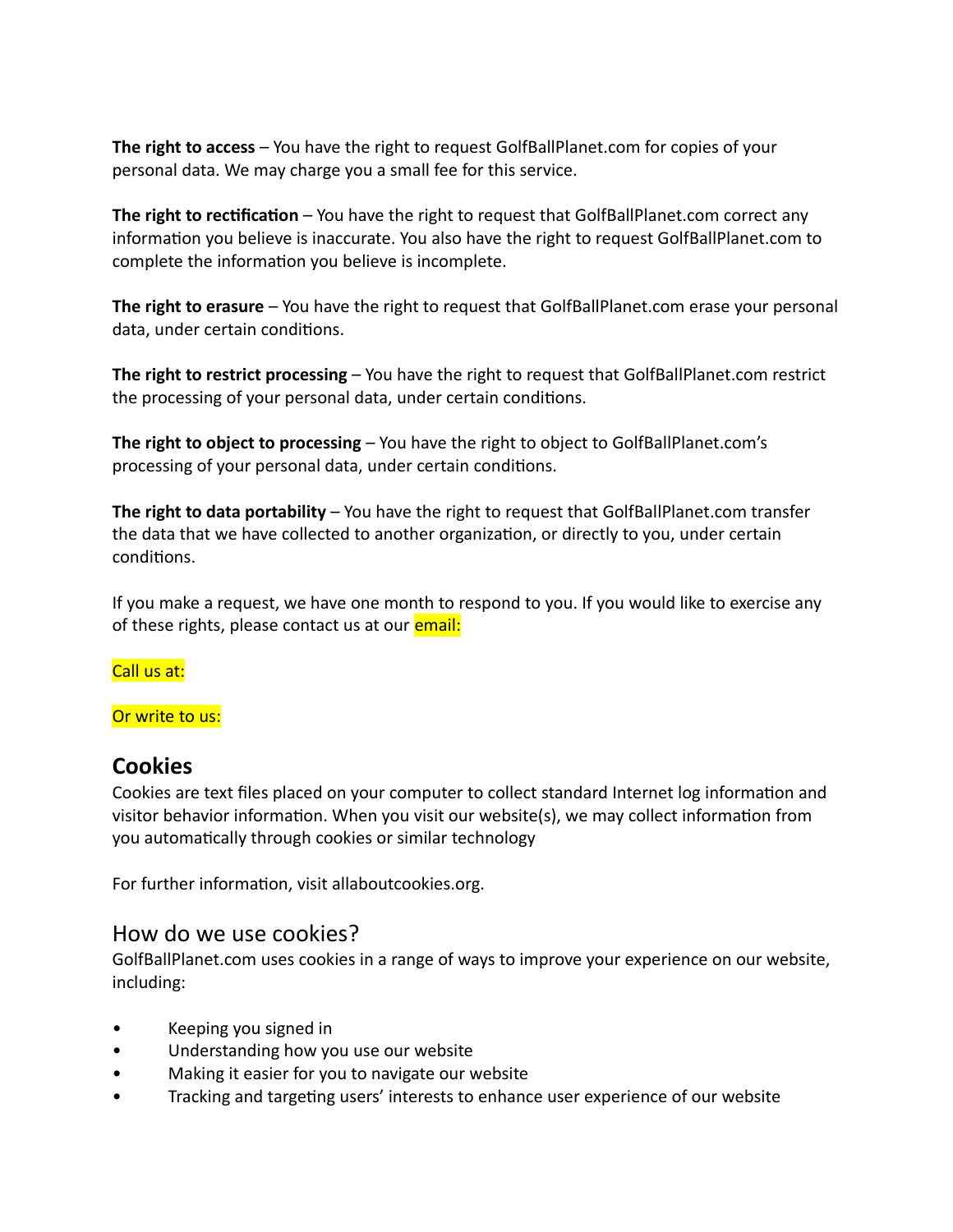• Allowing third-party vendors, including Google, to publish GolfBallPlanet.com advertisements based on user activity on our website

## **What types of cookies do we use?**

There are a number of different types of cookies, however, our website uses:

- Functionality GolfBallPlanet.com uses these cookies so that we recognize you on our website and remember your previously selected preferences. These could include what language you prefer and location you are in. A mix of first-party and third-party cookies are used.
- Advertising GolfBallPlanet.com uses these cookies to collect information about your visit to our website, the content you viewed, the links you followed and information about your browser, device, and your IP address. GolfBallPlanet.com sometimes shares some limited aspects of this data with third parties for advertising purposes. We may also share online data collected through cookies with our advertising partners. This means that when you visit another website, you may be shown advertising based on your browsing patterns on our website.

### **How to manage cookies**

You can set your browser not to accept cookies, and the above website tells you how to remove cookies from your browser. However, in a few cases, some of our website features may not function as a result.

## **Privacy policies of other websites**

The GolfBallPlanet.com website contains links to other websites. Our privacy policy applies only to our website, so if you click on a link to another website, you should read their privacy policy.

## **Changes to our privacy policy**

GolfBallPlanet.com keeps its privacy policy under regular review and places any updates on this web page. This privacy policy was last updated on 22 January 2021.

## **How to contact us**

If you have any questions about GolfBallPlanet.com's privacy policy, the data we hold on you, or you would like to exercise one of your data protection rights, please do not hesitate to contact us.

Email us at:

Call us:

Or write to us at: